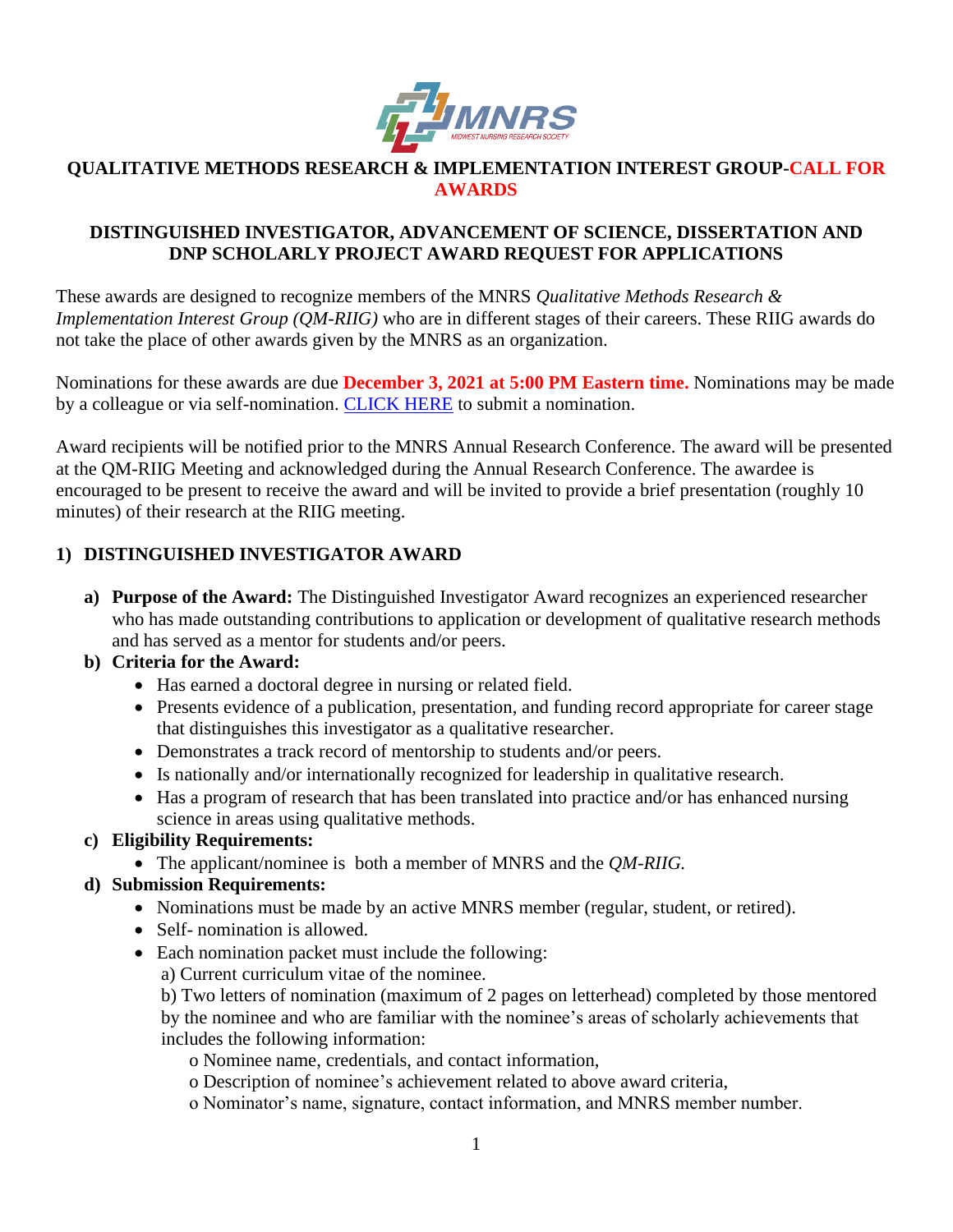# **1) ADVANCEMENT OF SCIENCE RESEARCH AWARD:**

**a) Purpose of the Award:** The purpose of the Advancement of Science Award is to recognize the contributions of an *MNRS QM-RIIG* member who has advanced science through research, or theory development using qualitative methods and has served as a mentor for students and/or peers.

#### **b) Criteria for the Award:**

- Submit evidence of a program of scholarship using qualitative research methods.
- Provide evidence of dissemination of scholarly work (i.e. presentations, publications, etc.).
- Demonstrate evidence of mentoring students and/or peers.
- Have recent publication(s) related to qualitative methods or using qualitative research methods within the past 3-5 years.

#### **c) Eligibility Requirements:**

- Current MNRS member in good standing.
- Member of the QM-RIIG.
- Have an earned doctorate in nursing or a related field.

#### **d) Submission Requirements:**

- Nominations must be made by an active MNRS member (regular, student, or retired).
- Self- nomination is allowed.
- Each nomination packet must include the following:
	- a) Current curriculum vitae of the nominee,

b) Two letters of support addressing the significance of the nominee's contributions to the advancement of science through research. At least one letter of support must be from an active MNRS member. Letters of support from active MNRS members must include their MNRS member number.

c) Two samples of scholarly work (published manuscripts) authored by the nominee that demonstrate the quality and rigor of their work. Publications in peer-reviewed journals are preferred.

## **2) ADVANCEMENT OF SCIENCE EVIDENCE-BASED SCHOLARSHIP AWARD**

**a) Purpose of the Award:** The purpose of the Advancement of Science Evidence-Based Scholarship Award is to recognize the contributions of an *MNRS QM-RIIG* member who has advanced science through the development and implementation of evidence-based practices, using a qualitative approach be it through research or practice outcomes.

#### **b) Criteria for the Award:**

- Submit evidence demonstrating the scholarship of integration using qualitative approaches.
- Provide evidence of dissemination of scholarly work (i.e. presentations, publications, etc.).
- Demonstrate evidence of mentoring students or practitioners.
- Have recent publication(s) related to implementation of EBP using a qualitative approach within the past 3-5 years.

## **c) Eligibility Requirements:**

- Current MNRS member in good standing.
- Member of the QM-RIIG.
- Have an earned a DNP or PhD.

#### **d) Submission Requirements:**

• Nominations must be made by an active MNRS member (regular, student, or retired).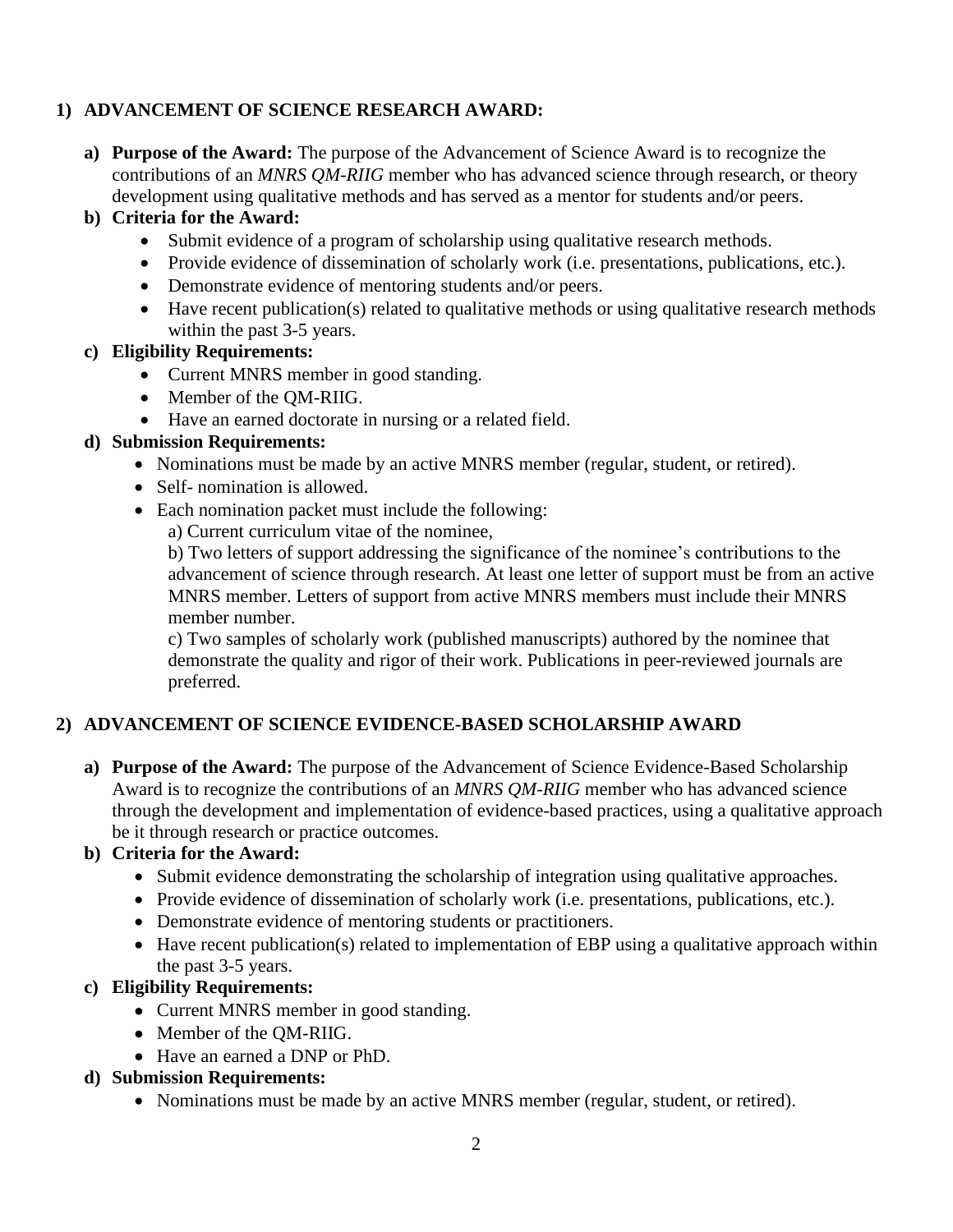- Self- nomination is allowed.
- Each nomination packet must include the following:
	- a) Current curriculum vitae of the nominee.

b) Two letters of support addressing the significance of the nominee's contributions to the advancement of scholarship related to nursing education, nursing research, nursing policy development or practice improvement. At least one letter of support must be from an active MNRS member. Letters of support submitted by members must include their MNRS member number.

c) Two samples of scholarly work (published manuscripts, presentations) authored by the nominee that demonstrate the quality and rigor of their work. Publications in peer-reviewed journals are preferred.

#### **3) Dissertation Award**

**a) Purpose of the Award:** The Dissertation Award recognizes an outstanding doctoral student who demonstrates the potential to contribute significantly to qualitative research.

## **b) Criteria for the Award:**

- Evidence of an active role in the completion of PhD dissertation that incorporates qualitative research.
- Provides evidence of progress toward the production/dissemination of qualitative, scholarly research, such as working on a dissertation project.
- Evidence of current professional leadership paid or volunteer and evidence for significant potential for leadership.
- Significant academic potential as evidenced by participation in scholarly activities related to qualitative research while a graduate nursing student.

## **c) Eligibility Requirements:**

- The applicant is a member of MNRS or must join MNRS as a student member or be within 1-year post degree.
- The applicant is enrolled in a Doctor of Philosophy program (PhD).

## **d) Submission Requirements:**

- A faculty member who is familiar with the nominee's scholarly work in qualitative research will submit the following:
	- 1) A letter of nomination (maximum of 2 pages on letterhead) that includes the nominee name, credentials (if applicable), and contact information, a description of meritorious achievement in relationship to the above award criteria, and the nominator's name, credentials, and contact information.
	- 2) A personal statement from the nominee that speaks to the above award criteria (maximum of 1 page).
	- 3) Nominee's curriculum vitae.

## **4) DNP Scholarly Project Award**

- **a) Purpose of the Award:** The DNP Scholarly Project Award recognizes an outstanding doctoral student who demonstrates the potential to contribute significantly to evidence-based practice improvement.
- **b) Criteria for the Award:** 
	- Evidence of an active role in completion of DNP scholarly work that incorporates a qualitative approach.